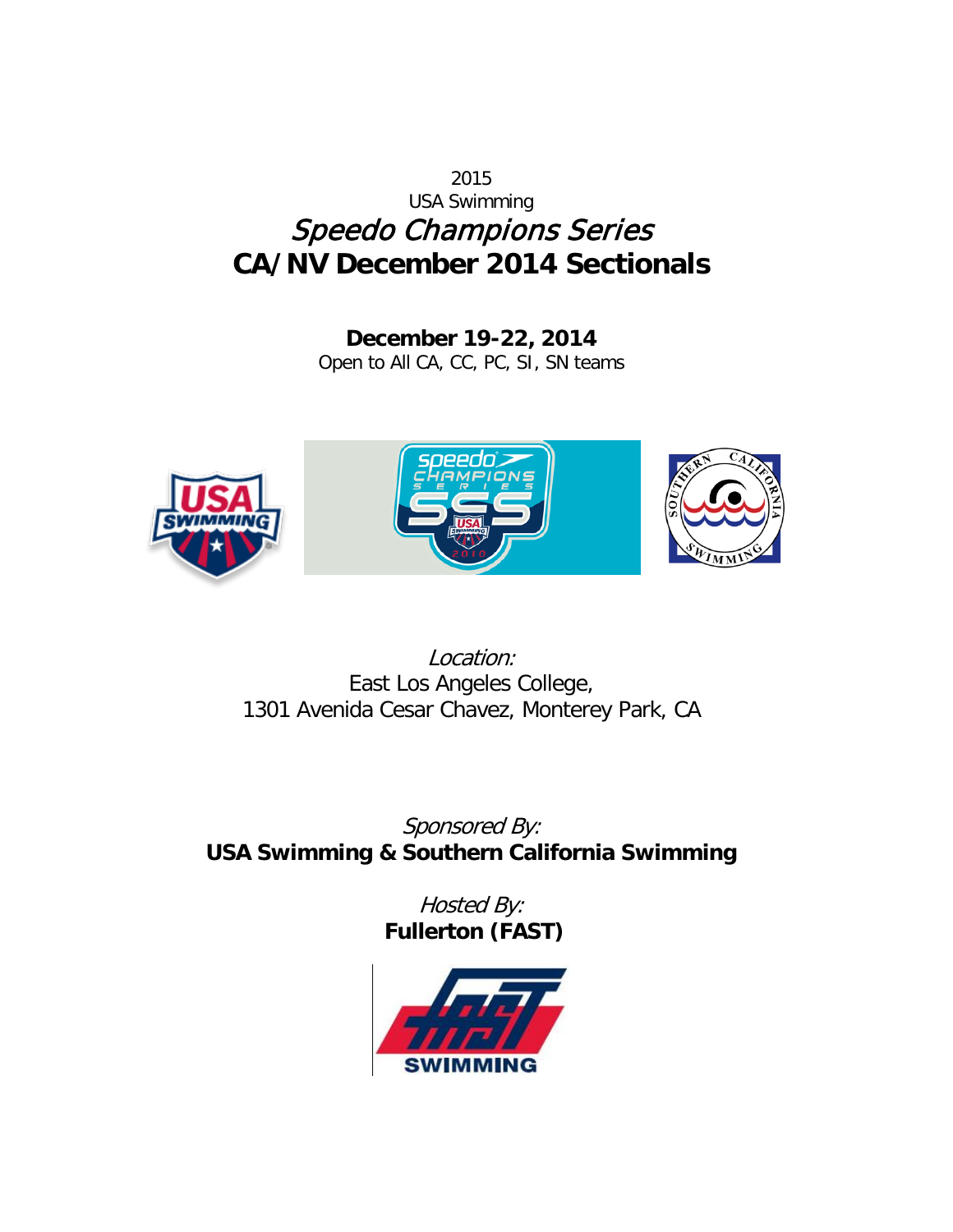# **USA Swimming Speedo Champions Series California-Nevada December 2014 Championship**

**SANCTIONED BY: SOUTHERN CALIFORNIA SWIMMING/USA SWIMMING SANCTION #: S14-286 TT S14-287 SPONSORED BY: SCS & FAST Swimming<br>DATES OF MEET: December 19-22, 2014 ENTRIES DUE: DELIVERED by Wednesday, De START TIMES: Prelims 9:00 am WARMUPS: Thursday- 2:30 pm (Finals) Finals: December 19 - 4:00 pm Friday-Monday- 7:00 am (Prelims) December 20-22 - 5:00 pm 3:30 pm (Finals)**

**DATES OF MEET: December 19-22, 2014 ENTRIES DUE:** *DELIVERED* **by Wednesday, December 10, 2014- 5PM**

### **Open to: CA, CC, PC, SI, SN**

**POOL:** East Los Angeles College (ELAC). 1301 Avenida Cesar Chavez, Monterey Park, CA

**DIRECTIONS:** From the Pomona (60) freeway, exit Atlantic Blvd, head north two blocks on Atlantic. Turn left onto Avenida Cesar Chavez. The college is one block down on the right hand side. Use parking structure  $#3$ ; the pool facility is north/behind the parking facility. Per the facility agreement - **There is a \$5 parking fee (Cash Only) PER DAY.** 

**COURSE:** East Los Angeles College's **(ELAC)** competition pool is an indoor 25-yard pool with 8 lanes available for the competition. The competition course has been certified in accordance with 104.2.2(C). Pool depth at start: 9 feet, at turn end: 13 feet. A separate 25-yard shallow depth pool will be available for warm-up/ warm-down during competition.

**ELIGIBILITY:** Open to athletes in Central California, Pacific, Southern California, San Diego/Imperial and Sierra Nevada Swimming who hold *2014 or 2015 USA Swimming membership*. Entries accepted by OME or team electronic entry **ONLY**. Relay-only swimmers MUST be included in the team electronic entry file. Please designate unattached swimmers 'UN'. All TEAMS must be 2014 or 2015 registered and have 2014 or 2015 approved team charters. If an entering team is NOT 2014 registered, all swimmers must swim as unattached "UN" at this meet and may not compete in relays.

**QUALIFYING TIMES:** must be achieved **between January 1, 2013, and December 7, 2014**. Short Course Yard (SCY) qualifying times will be seeded first, next Long Course Meter (LCM) qualifying times, then Bonus SCY and Bonus LCM. . Athletes may compete in no more than six (6) individual events (may enter all events qualified). Swimmers may compete in no more than three (3) individual events per day. A swimmer with 5 or fewer qualifying times may enter one (1) additional bonus event (labeled "B" on entry), IF he/she has achieved the listed bonus time standard. NEW (no updates) entry times achieved **12/8/14-12/14/14** may be entered by the Meet Administrative Referee when submitted by e-mail by MIDNIGHT 12/14/14 to [divanj@cox.net.](mailto:dearmas1@gmail.com) If a qualifying time is achieved in an event that the athlete has currently entered as bonus event, they can use the qualifying time to enter that event and add an additional bonus event, as long as they have five (5) or fewer total qualifying events.

**COACHES MEETING:** 2:00 pm, Friday, December 19, 2014, at East Los Angeles College Pool. A representative from each team must attend.

### **ENTRY INTO THE MEET**

**ENTRY: All entries must be submitted and received electronically via USA Swimming OME or team electronic file. Team electronic entry (non-OME) is to be sent via email with entry file and meet entry report as attachments to divanj@cox.net. Please use the event file provided on the SCS website for electronic entries (www.socalswim.org). The electronic entry file must be accompanied by a printout (signed by the coach) including the proof of time for all individual and relay events.** When entering electronically, "Y" or "L" must be indicated on proof-of-time sheet and bonus events must be indicated as "YB" or "LB" on proof-of-time sheet. For relays, accurately complete the Official Team Relay Entry form. All teams MUST submit the Meet Entry Recap sheet, whether or not entering relays.

**ENTRY FEES:** \$11.00 per Individual Event (plus a \$2.00 for OME entry per Swimmer Surcharge) must accompany team entry form. **Relays: \$24.00 per relay team entered. Relay only swimmers MUST be listed on team entry form (plus \$2.00 for OME entry per Swimmer Surcharge) and MUST be listed on team entry form. Relay only swimmers may NOT be deck entered. There are no refunds. Time Trials entry fee: \$15.**

> **For non-OME Team entries made via the internet (email), the team check must be postmarked WITHIN 48 HOURS OF THE EMAIL DATE STAMP.**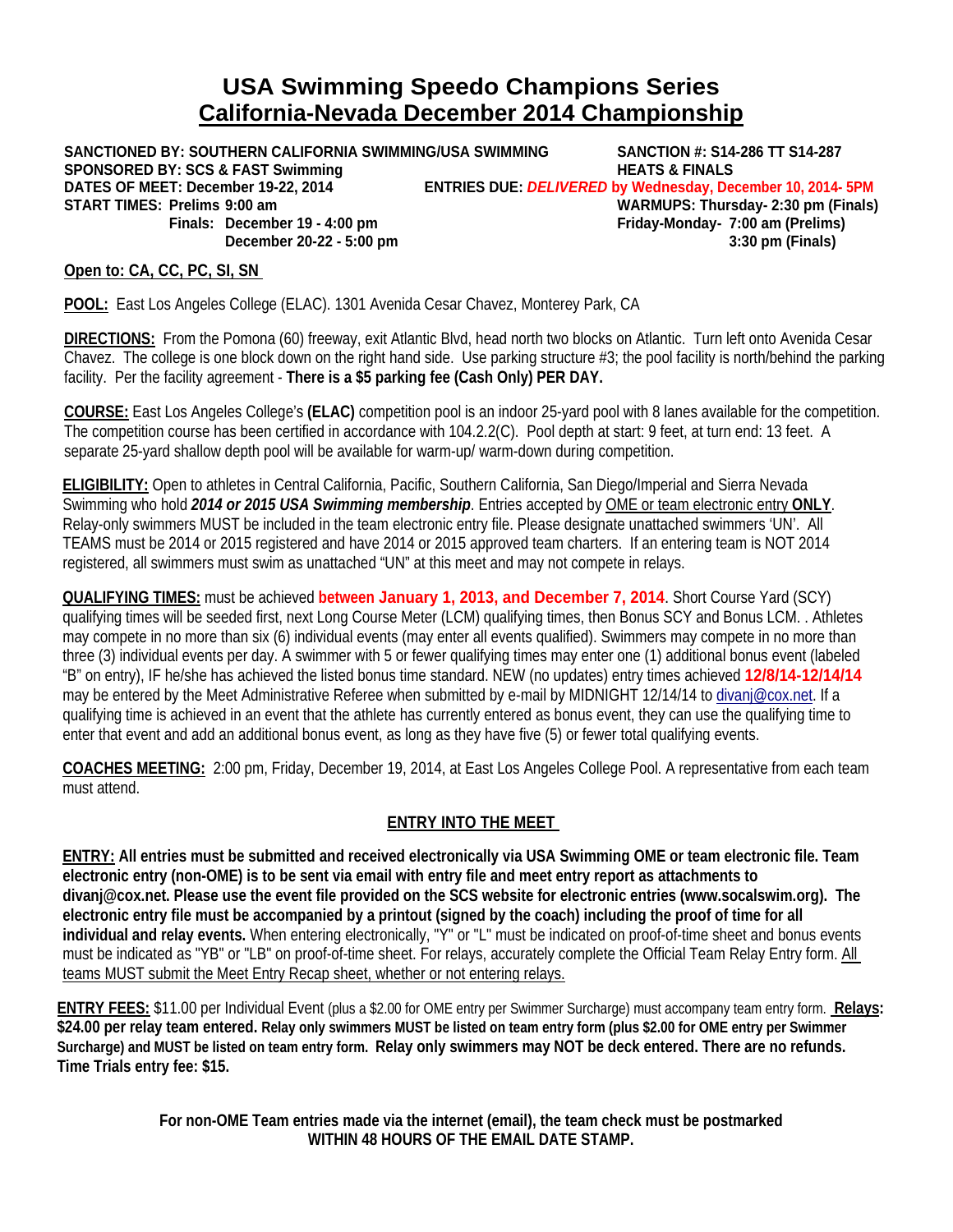### **Make CHECKS PAYABLE to: SOUTHERN CALIFORNIA SWIMMING and MAIL with a copy of ENTRY FORMS to:**

### **2015 Winter Sectional Championships Attn: Judi Divan 33561 Calle Miramar, San Juan Capistrano, CA 92675 or EMAIL to[: divanj@cox.net](mailto:dearmas1@gmail.com)**

**ENTRIES CLOSE:** Entries must be received by Wednesday, December 10, 2014. Next day delivery service with tracking is recommended (ex: USPS, Fed Ex, UPS, or Airborne). **You must sign for 'no signature required' on shipping label. Certified, registered, or special delivery mail - OR- delivery service (with tracking) requiring signature at time of delivery will be rejected.** Alternate address for non-USPS overnight deliveries: 33561 Calle Miramar, San Juan Capistrano, CA 92675. NEW (no time updates) entry times achieved 12/08/14- 12/14/14 may be entered by the Meet Administrative Referee where submitted by email by MIDNIGHT 12/14/14 to divanj@cox.net

### **RULES AND PROCEDURES**

**MEET REFEREE:** Meet Referee will be in charge of the meet. Any questions regarding the conduct of the meet should be made directly to that person.

**RULES:** USA Swimming Rules and National Championship procedures will govern. Meet entry times must be designated 'Y' for yards or 'L' for meters. The National Championship scratch procedures will be used for prelims and finals. In order, there will be a "C", "B" and "A" Final for all events except 1000 and 1650 freestyle and relays. All entered swimmers (including RELAY ONLY) must be on a team entry form. Positive check-in for the 1000 and 1650 Freestyle AND ALL Relays is required by the day's scratch deadline.

**RECORDING DEVICES & MEDIA NOTICE:** The use of audio-visual recording devices, including cell phones, is not permitted in the locker rooms, changing areas or restrooms. Recording devices are not permitted behind the starting blocks during the starting sequence through the meet. This meet may be covered by the media, including photographs, video, web casting and other forms of obtaining images of athletes participating in the meet. Entry into this meet is acknowledgement and consent to this fact.

**SWIMWEAR.** Swimwear must conform to USA Swimming rule 102.8. Only swimsuits complying with FINA swimsuit specifications may be worn in any USA Swimming sanctioned or approved competition.

**DECK CHANGING.** Changing into or out of swimsuits other than in locker rooms or other designated areas is prohibited.

**RACING START CERTIFICATION.** Any swimmer entered in the meet must be certified by a USA Swimming member coach as being proficient in performing a racing start, or much start each race from within the water. When unaccompanied by a member coach, it is the responsibility of the swimmer or swimmers' legal guardian to ensure compliance with this requirement.

**PROOF OF TIME:** This is a proof of time meet. The meet host will verify all entries against the USA Swimming SWIMS time database. An unverified entry time must be proven by the scratch deadline or the swimmer/relay team will be scratched from that event. Only swimmers/relay teams with verified times will be seeded. Entry times not proven by the scratch deadline shall be subject to the "Responsibility Clause" in USA Swimming Rules and Regulations (207.8.5A). **NOTE:** Proof of Time is required through SWIMS, the national times database, or recognized FINA competitions. Times must be achieved at (a) a USA Swimming sanctioned competition; (b) a USA Swimming observed competition; (c) a USA Swimming approved competition; or (d) a FINA approved competition. Times in this database are not meet entry, only proof of entered time.

**SCRATCH DEADLINES: Positive check-in deadline for women's 1000 and Men's 1650 Freestyle is Friday 3:15 pm. Scratch deadline for Saturday events is Friday 4:30 pm. On Saturday, and Sunday 5:30 pm is the scratch deadline for the next day's events. Swimmer who fails to scratch and 'no shows' a prelim or timed final event will be removed from all remaining events that day and must positive check in for all subsequent individual events. A swimmer who fails to scratch and 'no shows' a Final, will be removed from the meet. Scratches for Friday's events may be submitted via email before 3:00 pm Friday to divanj@cox.net**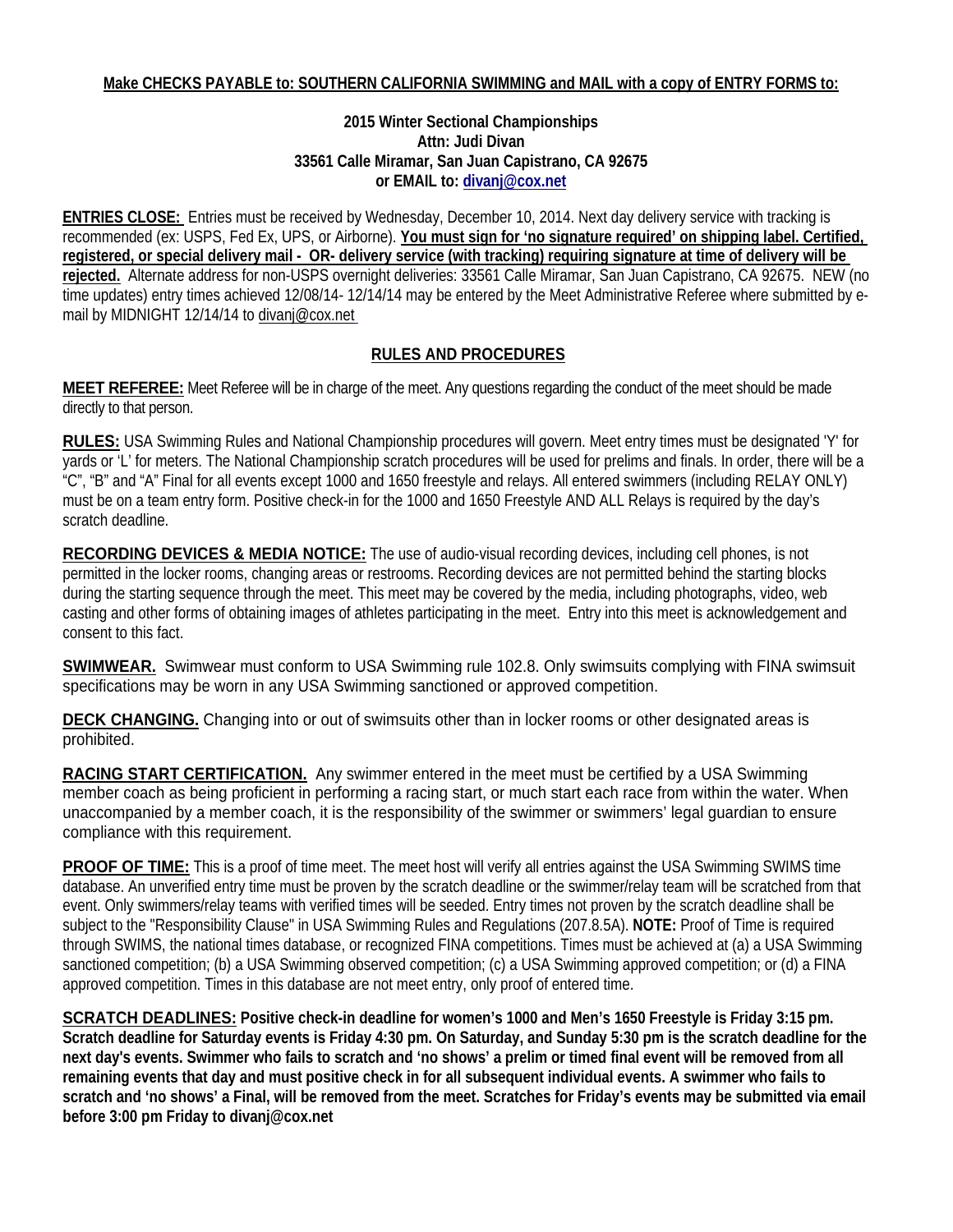**POSITIVE CHECK\_IN. Women's 1000 Freestyle and Men's 1650 Freestyle: Deadline-Friday, 12/19/14 at 3:15 PM. Women's 1650 and Men's 1000 Freestyle: Deadline- Sunday, 30 Minutes after start of Finals, to be seeded by time. ALL RELAYS: By scratch deadline for the next day's events.** 

**SPECIAL NOTES:** ALL preliminary heats of events will be swum fastest-to-slowest. Additionally, the 500 Freestyle, 1000 Freestyle, 1650 Freestyle (except fastest heat), and 400 IM will be swum fastest-to-slowest, alternating women and men's heats. Fastest heat of women's 1650 Freestyle (#27) will be swum after the men's 100 Freestyle A Final (Event #26). Fastest heat of the men's 1000 (#30) will be swum after the men's 200 Backstroke A Final (#29). **Flights:** If the timeline warrants, the preliminary heats will be swum in 'A' and 'B' flights. There will be 7 preliminary heats of each event in the 'A' flight followed by a brief 'practice start' break, followed by the 'B' flight for the remaining heats.

## *FLIGHT DECISION WILL BE ANNOUNCED MONDAY, December 15, on SCS website*

**RELAYS:** A team may enter no more than two relays in each relay event. Relays must be pre-entered; relay times must be provable by team or aggregate. A swimmer may be used only once to prove a relay in each relay event. Relays must CHECK-IN by the scratch deadline for the day swum. **Relay Only swimmers must be listed on the team entry form.** Relays will be contested at the end of Finals Saturday through Monday. Relays will be swum in the National format: fastest two heats of women (slow to fast), fastest two heats of men (slow to fast), remaining heats alternating women and men, fast to slow. There will be an option to swim the Medley Relay on Monday at the conclusion of prelims (before the 1650/1000 freestyle). Monday afternoon relays will be swum fast to slow. Option must be declared by scratch deadline (5:30 pm) on Sunday.

**AWARDS:** Team awards: first through third place in each division. Large, Medium, and Small Team Divisions will be based on the number of individual events entered by a team. High point award: The top male and female swimmer. Individual event awards: first through eighth place. Relays awards: first through third place. Scoring to be as follows: 32-28-27-26-25-24-23-22; 20-17-16-15-14-13-12-11; 9-7-6-5-4-3-2-1, relay scoring will have double the point value. Divisional scoring will be based on the 24 places ; points applied towards team's overall score in team's division. No tiered Scoring by Division. There will be a "Coach of the Meet" award to be balloted on the final day of the meet during the preliminaries.

**TIME TRIALS:** Time Trials will be swum, time permitting, at the discretion of the meet referee. Open only to swimmers entered in individual events, limited to two (2) for the meet. Time Trial Sanction: # S14-287. Time trial entry will be at the Administrative Table. Entry Fee: \$15.00 per event.

**WARM-UP:** Saturday through Monday: From 7:00 -8:00 am and 3:30– 4:00 pm, the competition course will be open for general warm-up - NO DIVING. From 8:00-8:50 am and 4-4:50 pm –Competition Pool Lanes 1 & 8 will be designated for push-pace work: 2 & 7 will be sprint lanes, one-way from the blocks under USA Swimming member coach supervision. Practice starts only in the sprint lanes. Pace or sprint lanes may be opened as needed by the referee. Lanes will be available for warm-up/cool down at all times in the separate warm-up pool. No Diving at any time in this pool. Pace lanes in that pool will be designated by the referee, as needed. No paddles, boards or fins will be allowed in the competition course.

**CLOSED DECK:** Please note, this meet will be run with a **CLOSED DECK**. Only coaches, officials, athletes and volunteers will be permitted on deck. You will need a deck pass to be on deck. Primary athlete seating will be on the adjacent patio in a covered, heated tent area. If possible, athletes should bring chairs. Limited athlete seating will also be available in designated sections of the indoor bleachers.

**OFFICIALS:** This meet has been approved as an Officials Qualifying Meet (QM14------) for N2 and N3 certification and recertification. Please see the Southern California Swimming web site (www.socalswim.org) for applications to officiate at this meet. Applications must be received by December 1, 2014, for consideration for assigned positions. For additional information contact: Ted Olivieri, trackmdr@aol.com

### **FOR INFORMATION: SOUTHERN CALIFORNIA SWIMMING 805-682-0135**

*IT IS UNDERSTOOD AND AGREED THAT USA SWIMMING SHALL BE FREE FROM ANY LIABILITIES OR CLAIMS FOR DAMAGES ARISING BY REASON OF INJURIES TO ANYONE DURING THE CONDUCT OF THE MEET.*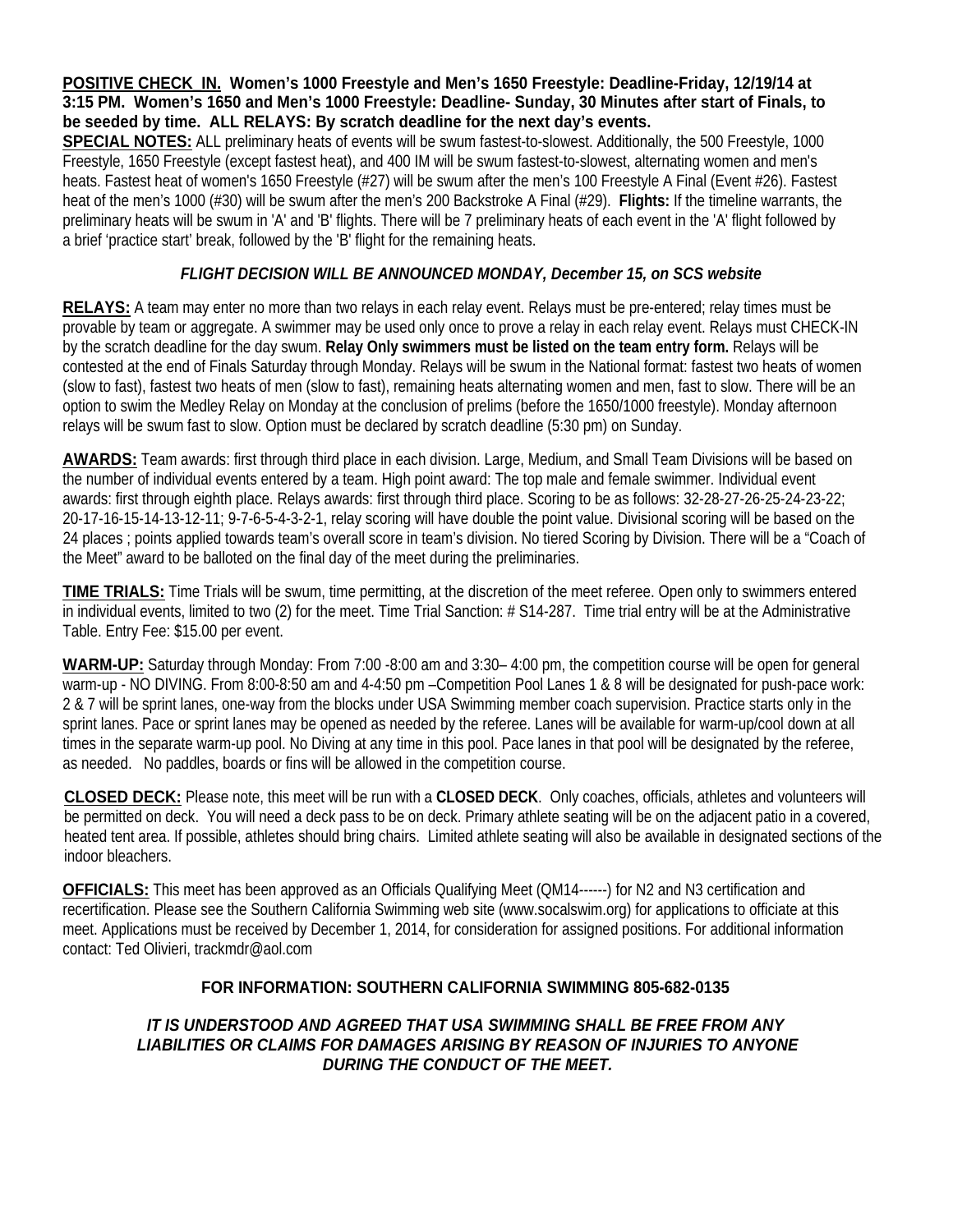# **CA-NV December 2014 Sectional Championship Order of Events and Time Standards**

| WOMEN            | Yds      | <b>Mtrs</b> | <b>EVENT</b>                       | <b>Yds</b> | <b>Mtrs</b> | <b>MEN</b>     |
|------------------|----------|-------------|------------------------------------|------------|-------------|----------------|
|                  |          |             | FRIDAY, DECEMBER 19, 2014          |            |             |                |
| 1                | 10:39.39 | 9:36.39     | <b>1000 Y FREESTYLE</b>            |            |             |                |
|                  |          |             | <b>1650 Y FREESTYLE</b>            | 16:41.59   | 17:13.39    | $\mathbf{2}$   |
|                  |          |             | <b>SATURDAY, DECEMBER 20, 2014</b> |            |             |                |
| $\mathbf 3$      | 57.99    | 1:06.89     | <b>100 Y BUTTERFLY</b>             | 52.69      | 1:00.59     | 4              |
| 5                | 5:08.79  | 4:39.79     | 500 Y FREESTYLE                    | 4:46.59    | 4:20.09     | $6\phantom{1}$ |
| $\overline{7}$   | 58.49    | 1:08.99     | <b>100 Y BACKSTROKE</b>            | 53.49      | 1:03.09     | 8              |
| $\boldsymbol{9}$ | 2:09.19  | 2:30.79     | 200 Y IND MEDLEY                   | 1:56.89    | 2:17.39     | 10             |
| 11               | 4:06.29  | 4:39.69     | <b>400 Y MEDLEY RELAY</b>          | 3:40.69    | 4:11.39     | 12             |
|                  |          |             | SUNDAY, DECEMBER 21, 2014          |            |             |                |
| 13               | 2:07.49  | 2:26.59     | <b>200 Y BUTTERFLY</b>             | 1:55.79    | 2:14.09     | 14             |
| 15               | 1:07.39  | 1:18.39     | <b>100 Y BREASTSTROKE</b>          | 59.89      | 1:10.79     | 16             |
| 17               | 1:55.29  | 2:13.19     | <b>200 Y FREESTYLE</b>             | 1:45.59    | 2:02.59     | 18             |
| 19               | 4:32.39  | 5:17.89     | 400 Y IND MEDLEY                   | 4:09.09    | 4:52.19     | 20             |
| 21               | 24.59    | 28.59       | <b>50 Y FREESTYLE</b>              | 22.09      | 25.89       | 22             |
| 23               | 7:58.49  | 9:03.89     | <b>800 Y FREE RELAY</b>            | 7:15.69    | 8:16.09     | 24             |
|                  |          |             | <b>MONDAY, DECEMBER 22, 2014</b>   |            |             |                |
| 25               | 53.49    | 1:01.79     | <b>100 Y FREESTYLE</b>             | 47.79      | 55.89       | 26             |
| $27*$            | 17:43.29 | 18:23.59    | <b>1650 Y FREESTYLE</b>            |            |             |                |
| 28               | 2:06.19  | 2:27.99     | <b>200 Y BACKSTROKE</b>            | 1:55.89    | 2:16.09     | 29             |
|                  |          |             | <b>1000 Y FREESTYLE</b>            | 9:48.89    | 8:58.69     | $30*$          |
| 31               | 2:25.09  | 2:49.19     | <b>200 Y BREASTSTROKE</b>          | 2:09.89    | 2:33.39     | 32             |
| 33               | 3:41.09  | 4:10.89     | <b>400 Y FREE RELAY</b>            | 3:19.69    | 3:47.99     | 34             |

# **CA-NV December 2014 Sectional Championship Bonus Event Time Standards**

| <b>WOMEN</b> |             |                                | <b>MEN</b> |             |
|--------------|-------------|--------------------------------|------------|-------------|
| Yds          | <b>Mtrs</b> | <b>EVENT</b>                   | Yds        | <b>Mtrs</b> |
| 25.29        | 29.19       | 50 Y Freestyle                 | 22.79      | 26.39       |
| 54.59        | 1:02.59     | 100 Y Freestyle                | 48.79      | 56.89       |
| 1:57.39      | 2:14.69     | 200 Y Freestyle                | 1:47.49    | 2:04.89     |
| 5:13.09      | 4:42.49     | 500 Y Freestyle                | 4:49.69    | 4:22.89     |
| 10:48.29     | 9:43.19     | 1000 Y Freestyle               | 9:59.69    | 9:03.59     |
| 17:45.49     | 18:42.89    | 1650 Y Freestyle               | 16:54.29   | 17:36.79    |
| 1:00.19      | 1:10.29     | 100 Y Backstroke               | 54.29      | 1:04.09     |
| 2:09.29      | 2:30.79     | 200 Y Backstroke               | 1:57.69    | 2:18.89     |
| 1:08.49      | 1:19.49     | <b>100 Y Breaststroke</b>      | 1:00.79    | 1:11.89     |
| 2:28.69      | 2:51.49     | 200 Y Breaststroke             | 2:11.69    | 2:35.29     |
| 59.79        | 1:08.19     | 100 Y Butterfly                | 53.69      | 1:01.99     |
| 2:10.89      | 2:29.09     | 200 Y Butterfly                | 1:57.89    | 2:16.39     |
| 2:12.89      | 2:32.29     | 200 Y Individual Medley        | 1:58.69    | 2:19.29     |
| 4:40.59      | 5:21.29     | <b>400 Y Individual Medley</b> | 4:13.49    | 4:56.69     |
|              |             |                                |            |             |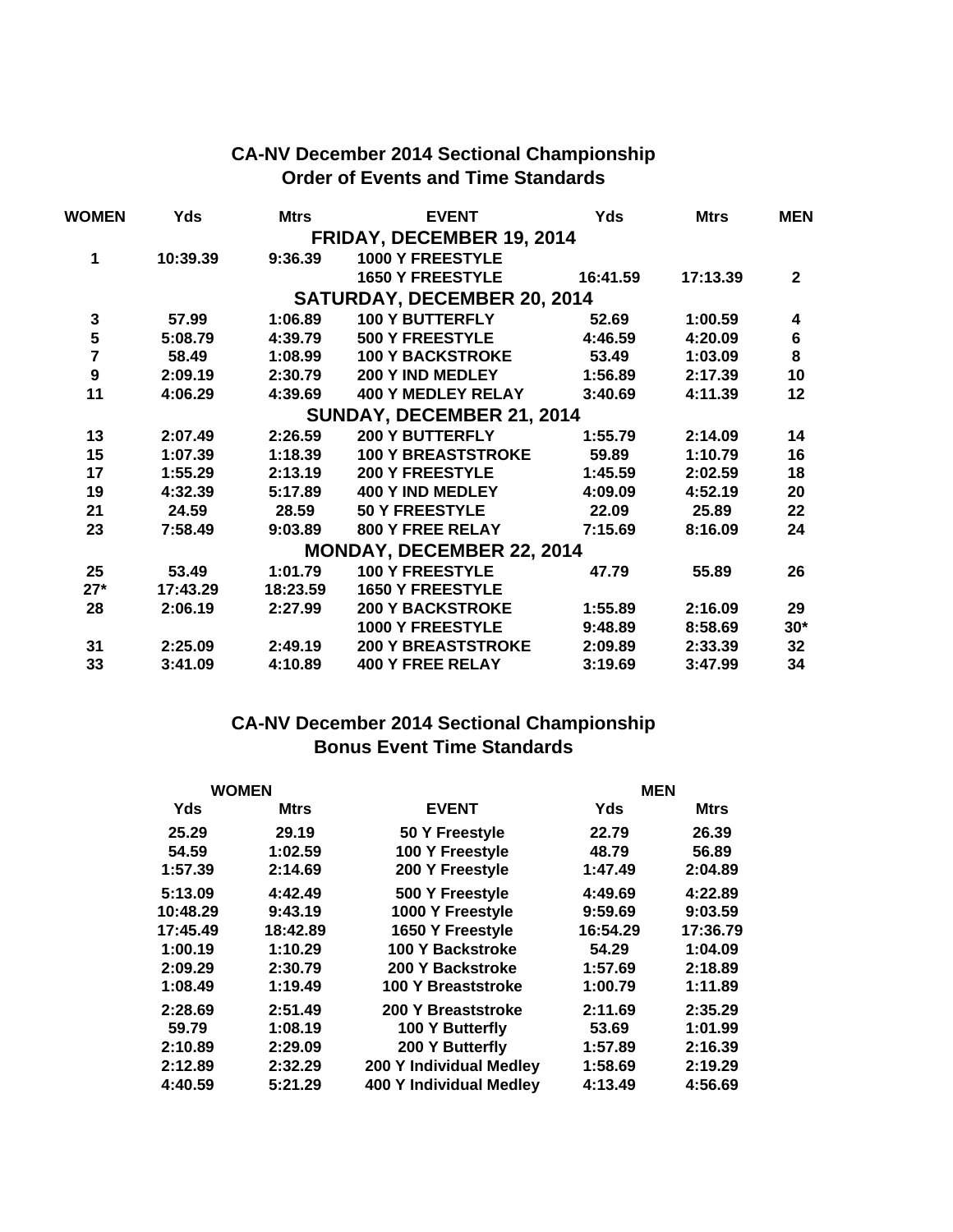# **USA Swimming Speedo Champions Series 2014 December CA/NV Sectional Championship** December 19-22, 2014 **Monterey Park, CA**

# **Team Information Sheet**

| <u> 1989 - Johann Harry Harry Harry Harry Harry Harry Harry Harry Harry Harry Harry Harry Harry Harry Harry Harry</u> |
|-----------------------------------------------------------------------------------------------------------------------|
|                                                                                                                       |
|                                                                                                                       |
|                                                                                                                       |
|                                                                                                                       |
|                                                                                                                       |
|                                                                                                                       |
|                                                                                                                       |
|                                                                                                                       |
|                                                                                                                       |
|                                                                                                                       |
|                                                                                                                       |
| Where is team staying in Southern California:                                                                         |
|                                                                                                                       |
|                                                                                                                       |
| Hotel Phone:                                                                                                          |
| Cell Phone:                                                                                                           |
|                                                                                                                       |
|                                                                                                                       |

Total number of 2014/2015 USA-Swimming Certified Coaches in attendance: \_\_\_\_\_\_\_\_\_\_

# Please complete this form and submit it with your entries.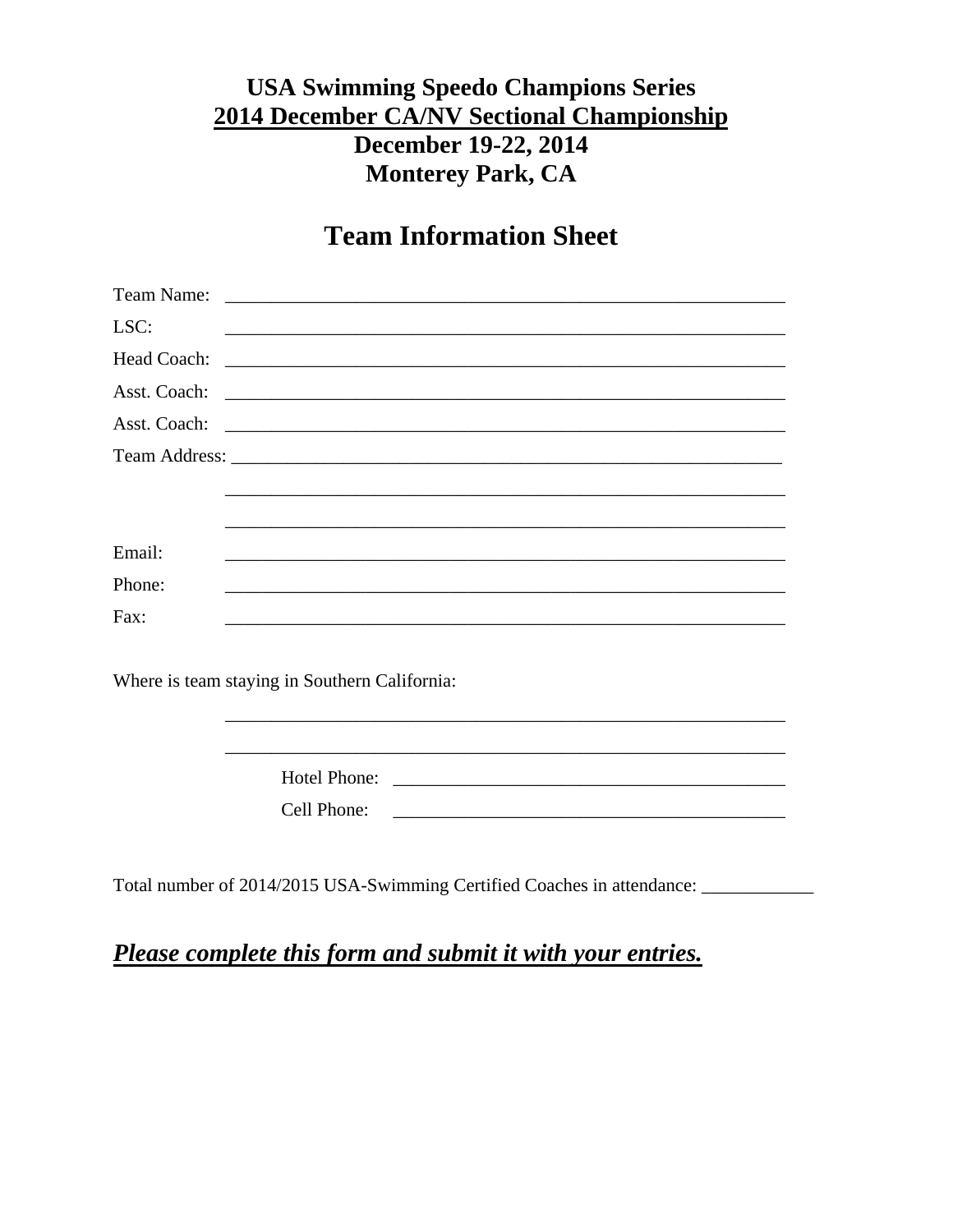# **USA Swimming Speedo Champions Series December 2014 CA/NV Sectional Championship Relay Entry & Proof of Time**

CLUB: \_\_\_\_\_\_\_\_\_\_\_\_\_\_\_\_\_\_\_\_\_\_\_\_\_\_\_\_\_\_\_\_\_\_\_\_\_ USA-Swimming Code: \_\_\_\_\_\_\_\_\_

For each relay team listed, list the qualifying time that can be proven for each team, team time or aggregate, and the swimmers' names and times. The named swimmers may be "relay only" members. A swimmer may be listed once per relay event. Any swimmer listed on the Official Team Entry may compete on any entered relay team. An aggregate relay entry time must include the individual times of all four swimmers. Reminder: Relay-only swimmers MUST be included in the team electronic entry file; relayonly swimmers may NOT be deck-entered.

#### **Event 15 - Women's 400Yard Medley Relay – Saturday, December 20** *Time Standards: 4:06.29 Y/4:39.69 M*

| Relay A Entry Time | Relay B Entry Time |
|--------------------|--------------------|
|                    |                    |
| -                  |                    |
| ◡                  |                    |
| 4                  |                    |

#### **Event 16 - Men's 400Yard Medley Relay – Saturday, December 20** *Time Standards: 3:40.69 Y/4:11.39 M*

| Relay A Entry Time | Relay B Entry Time |
|--------------------|--------------------|
|                    |                    |
| <u>.</u>           |                    |
| . ب                |                    |
| 4                  |                    |

#### **Event 23 - Women's 800 Yard Freestyle Relay – Sunday, December 21** *Time Standards 7:58.49 Y/9:03.89 M*

| Relay A Entry Time | Relay B Entry Time |
|--------------------|--------------------|
|                    |                    |
| <u>.</u>           |                    |
| <u>.</u>           |                    |
| 4.                 |                    |

#### **Event 24 - Men's 800 Yard Freestyle Relay – Sunday, December 21** *Time Standards: 7:15.69 Y/8:16.09 M*

| Relay A Entry Time | Relay B Entry Time |
|--------------------|--------------------|
|                    |                    |
|                    |                    |
|                    |                    |
|                    |                    |
|                    |                    |

#### **Event 33 - Women's 400 Yard Freestyle Relay – Monday, December 22** *Time Standards: 3:41.09 Y/4:10.89 M*

| Relay A Entry Time | Relay B Entry Time |
|--------------------|--------------------|
|                    |                    |
|                    |                    |
|                    |                    |
|                    |                    |
|                    |                    |

#### **Event 34 - Men's 400 Yard Freestyle Relay – Monday, December 22** *Time Standards: 3:19.69 Y/3:47.949 M*

| Relay A Entry Time | Relay B Entry Time |
|--------------------|--------------------|
|                    |                    |
|                    |                    |
|                    |                    |
|                    |                    |
|                    |                    |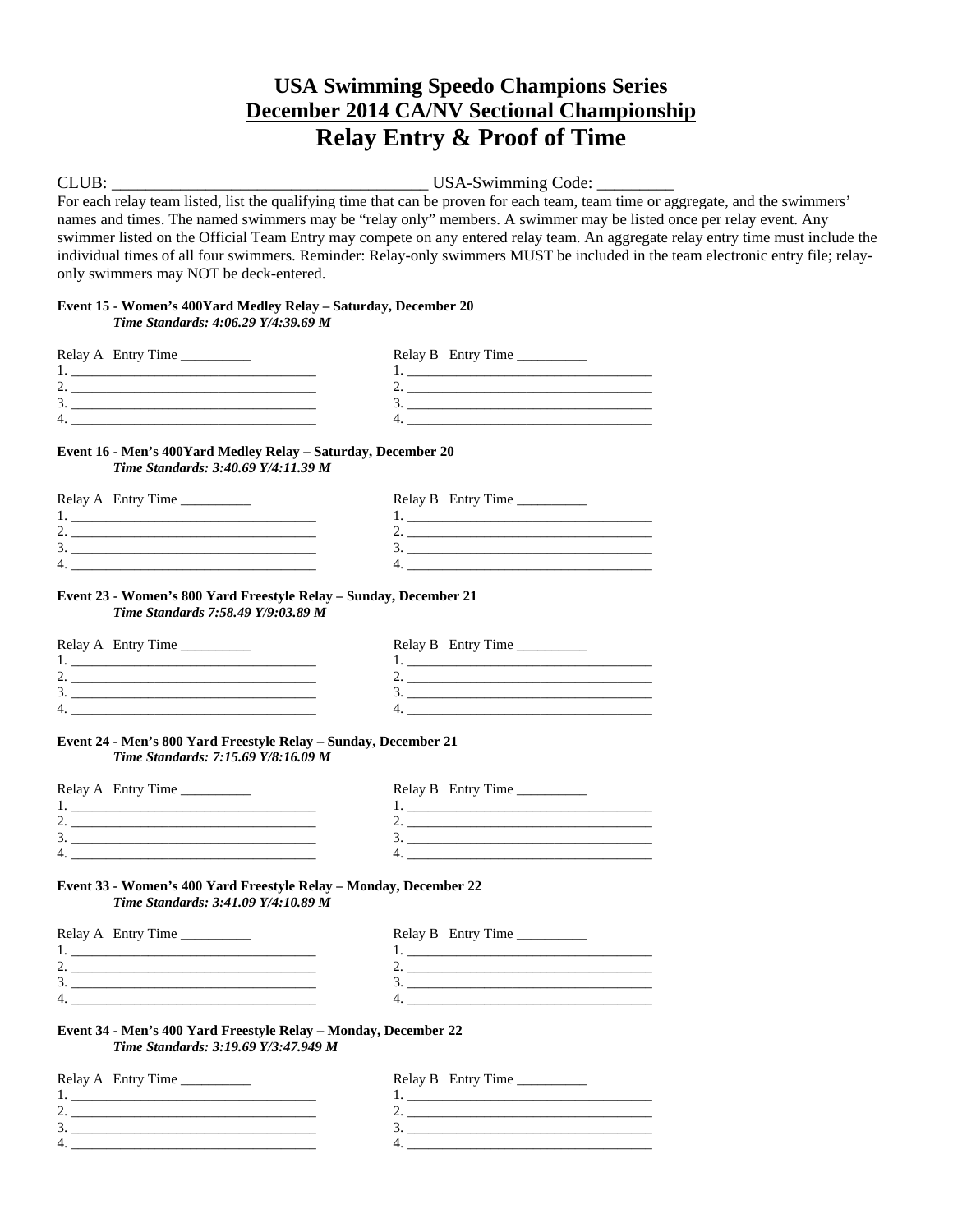# **USA Swimming Speedo Champions Series 2014 December CA/NV Sectional Championship** *Meet Entry Recap*

# **Entries MUST BE RECEIVED BY December 10, 2014 This form must be submitted with your Team Entry**

| <b>LSC</b> Code:       |  |
|------------------------|--|
| <b>Long Team Name:</b> |  |
| <b>USA-S Team Code</b> |  |
|                        |  |
| Coach:                 |  |
| Phone (cell):          |  |

| Total number of Women's events entered             | @ $$11.00/event =$ |  |  |
|----------------------------------------------------|--------------------|--|--|
| Total number of Men's events entered               | @ $$11.00/event =$ |  |  |
| Total number of Relays entered                     | @ $$24.00/relay =$ |  |  |
|                                                    | <b>TOTAL</b>       |  |  |
| Make check payable to Southern California Swimming |                    |  |  |

*Mail to:* 2015 Winter Sectionals c/o Judi Divan 33561 Calle Miramar San Juan Capistrano, CA 92675 e-mail: [divanj@cox.net](mailto:dearmas1@gmail.com)

**NOTE: ALL RELAY-ONLY SWIMMERS MUST BE LISTED IN THE ELECTRONIC ENTRY FILE**